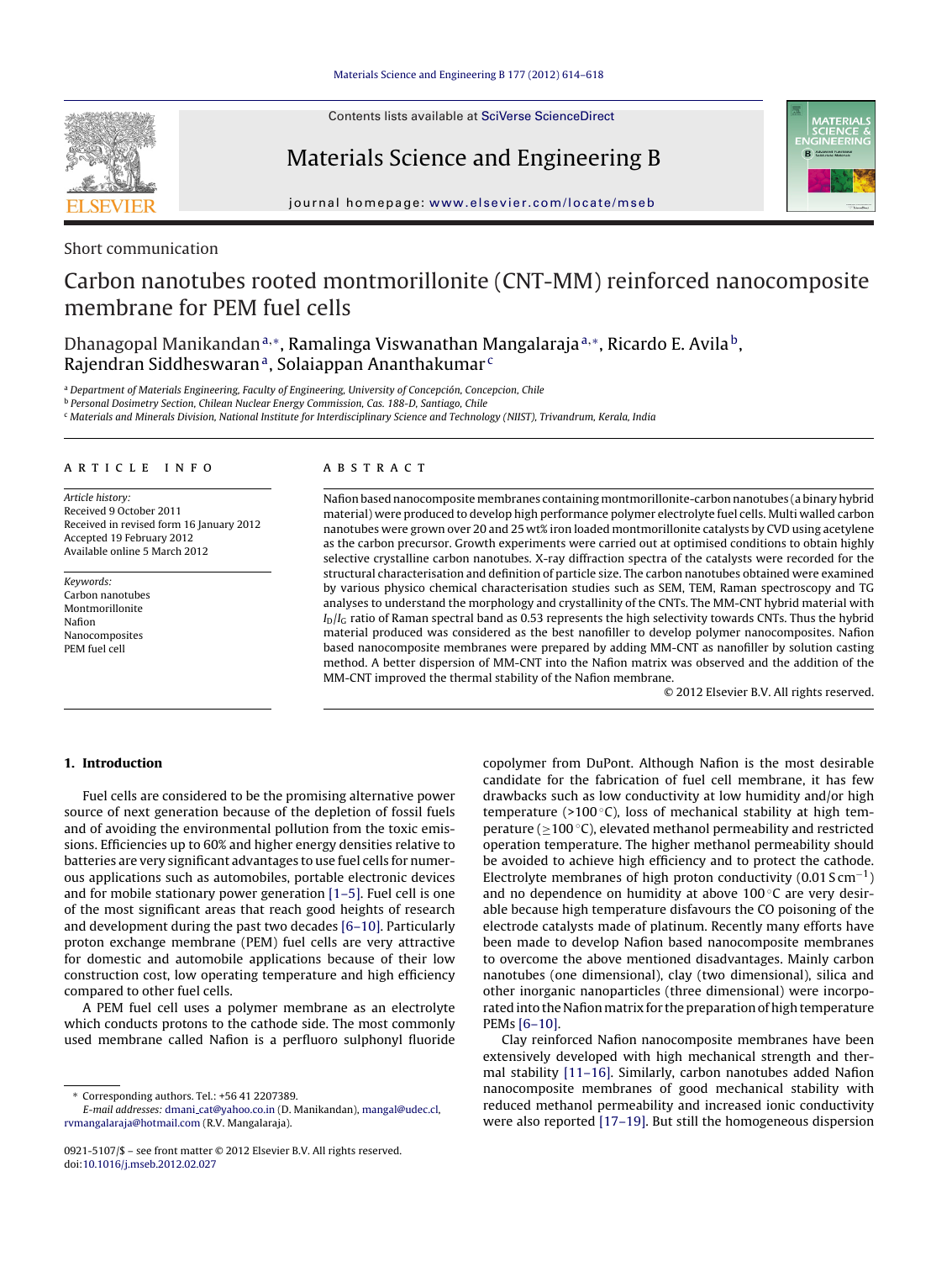of the carbon nanotubes (CNTs) in the Nafion matrix is a big challenging issue. From the literature it is well understood that both the nanofillers such as clay and CNTs individually improve the mechanical and thermal stability of the resulting nanocomposite membranes. Also it is very clear that the filler should have a synergistic effect between ionic conductivity (C) and methanol permeability (P). The better performance of PEM could be obtained when C/P ratio is kept as high, which means that the filler should lower the methanol permeability of the composite membrane with increase in ionic conductivity.

In this frame, it is expected that the synergistic action of claycarbon nanotubes in Nafion matrix would provide outstanding functionalities to the resulting composite membrane. Thus in the current investigation we have developed new hybrid material by chemical vapour deposition (CVD) which contains montmorillonite and carbon nanotubes together (MM-CNT) and fabricated Nafion based nanocomposite membrane containing finely dispersed MM-CNT with improved thermal stability to work as an electrolyte membrane at high temperature (>100 ◦C) PEM fuel cells.

## **2. Materials and methods**

#### 2.1. Chemicals required

Montmorillonite K10 (CEC = 80 mequiv./100 g), ferric nitrate nano hydrate (99.9% purity), sodium chloride (99% purity), 5 wt% Nafion solution, ethanol, dimethyl formamide (DMF) and dimethyl acetamide (DMA) used in this study were purchased from Sigma Aldrich and used as received.

#### 2.2. Synthesis of montmorillonite supported iron catalysts

Na-montmorillonite was prepared by ion exchange of 10 g of montmorillonite with 1 M NaCl to ensure that all the exchangeable cations are only Na+. 20 and 25 wt% iron impregnated montmorillonite catalysts (MM 1 and MM 2 respectively) were prepared by dispersing Na-montmorillonite in a solution (5–8 ml) containing appropriate amount of ferric nitrate nano hydrate. The precursor was stirred vigorously for 3 h to ensure homogeneous mixing and then allowed to evaporate water slowly at  $80^{\circ}$ C in an air oven. Finally the catalysts were calcined at  $450^{\circ}$ C in air atmosphere to get iron oxide from their precursor.

### 2.3. Growth of carbon nanotubes

200 mg of catalyst  $(M<sub>C</sub>)$  was taken in a quartz boat and placed in a quartz reactor which was kept in a horizontal tube furnace. Then the reactor was purged with nitrogen gas for about 20 min to remove any moisture present in the reactor. Later the furnace was heated at a rate of 15 $°C$ /min to reach 850 $°C$  under the flow of nitrogen (60 ml/min) and hydrogen (60 ml/min). At 850 ◦C pure hydrogen was passed into the reactor  $(1 h)$  to reduce iron oxide into iron nanoparticles. Then CNT growth was started by passing nitrogen (55 ml/min), hydrogen (55 ml/min) and acetylene (10 ml/min) over the freshly reduced catalyst for 1 h. After the completion of growth period the furnace was cooled to room temperature with nitrogen flow (60 ml/min). Finally the quartz boat containing montmorillonite-carbon nanotube (MM-CNT) hybrid was taken out, weighed and transferred to a plastic container. MM-CNTs obtainedoverMM1 (20 wt%of Fe) andMM2 (25 wt%of Fe) catalysts are represented as MM-CNT 1 and MM-CNT 2 respectively.

## 2.4. Fabrication of Nafion-MM-CNT nanocomposite membrane

Nafion based nanocomposite membrane containing MM-CNT nanofillers were prepared using solvent casting method [\[20\].](#page-4-0) Defined amount of MM-CNT 1 to attain 2 wt% filler content in the nanocomposite was dispersed in deionised water. Then a mixture containing 5 wt% Nafion solution, DMF, DMA and ethanol with a volume ratio of 4:1:1:4 was added to the aqueous dispersion of MM-CNT 1. The entire mixture was kept in ultrasonicator for 1 h at room temperature in the pulse mode to keep constant temperature. Later the mixture was stirred mechanically at 95 ◦C until the solution concentration reaches the gelation point. Finally the gel obtained was casted in a glass plate and dried at 95 ◦C in a hot air oven for 20 h and followed by annealing at 140 ◦C for 24 h.

# 2.5. Characterisation of MM-CNT and Nafion-MM-CNT nanocomposite membrane

The growth features of carbon products and the dispersion of MM-CNT in the Nafion matrix were recorded using a SEM-JEOL 6460 LV, operating at 20 kV. The morphology, dimension and crystalline structure of the CNT obtained were investigated using TEM – JEOL 2000 EX, operating at 200 kV and equipped with a Gatan 794 Multi-Scan CCD camera. The crystalline quality of CNTs was evaluated by measuring Raman scattering excited line at 514.5 nm of Ar+ laser (Coherent Innova 70). The thermal decomposition pattern of Nafion solution, MM-CNT and nanocomposite membrane (2–3 mg of mass) was monitored in the temperature range between 25 and 800 ◦C in a mixture of nitrogen and air atmosphere by Netzsch-STA 409 PC/PG thermogravimetry analyser (balance sensitivity: 0.1  $\mu$ g).

## **3. Results and discussion**

## 3.1. Yield evaluation

The yield of carbon nanotubes was calculated using the formula [\[21\],](#page-4-0)

carbon yield 
$$
(\%) = \left(\frac{m_{tot} - m_{cat}}{m_{cat}}\right) \times 100
$$

where  $m_{cat}$  is the weight of the catalyst taken,  $m_{tot}$  is the weight of the hybrid materials (MM-CNT 1 and MM-CNT 2).

The carbon yield obtained over the catalysts MM 1 and MM 2 was 87.9% and 117% respectively, which clearly indicates the improved catalytic activity of the MM 2 catalyst because of the higher metal loading. The ratio of montmorillonite and CNT present in the resulting hybrid materials namely MM-CNT 1 and MM-CNT 2 is 1:0.87 and 1:1.17 respectively. The presence of CNT ratio 0.87 in MM-CNT 1 suggests that it is a good nanofiller (up to 2 wt%) for preparing the Nafion composite membrane without the risk of short circuiting by keeping the CNT content below the percolation threshold [\[17\].](#page-4-0)

#### 3.2. X-ray diffraction analysis

X-ray diffraction patterns of iron impregnated montmorillonite catalysts shown in [Fig.](#page-2-0) 1 confirm the deposition of hematite  $(2\theta = 33.1°)$  form of iron oxide over montmorillonite and the enhancement in the peak intensity is due to increased iron loading. The peaks identified in the diffraction pattern at 2 $\theta$  20°, 35° and  $54^\circ$  are indexed for the (110), (105) and (210) planes of montmorillonite respectively. Appearance of few additional diffraction lines is because of the presence of impurities such as muscovite and quartz in montmorillonite. The particle size of the iron oxide nanoparticles in MM 1 and MM 2 catalysts measured by Debye Scherer equation is 18 nm and 19 nm respectively. The characteristic peak of metallic iron particles appeared at 2 $\theta$  44.7° in the XRD pattern [\(Fig.](#page-2-0) 1) of the hybrid materials shows that iron oxide loaded over montmorillonite was reduced to metallic iron during reduction process. Another peak observed at  $2\theta$  26.5 $^{\circ}$  corresponds to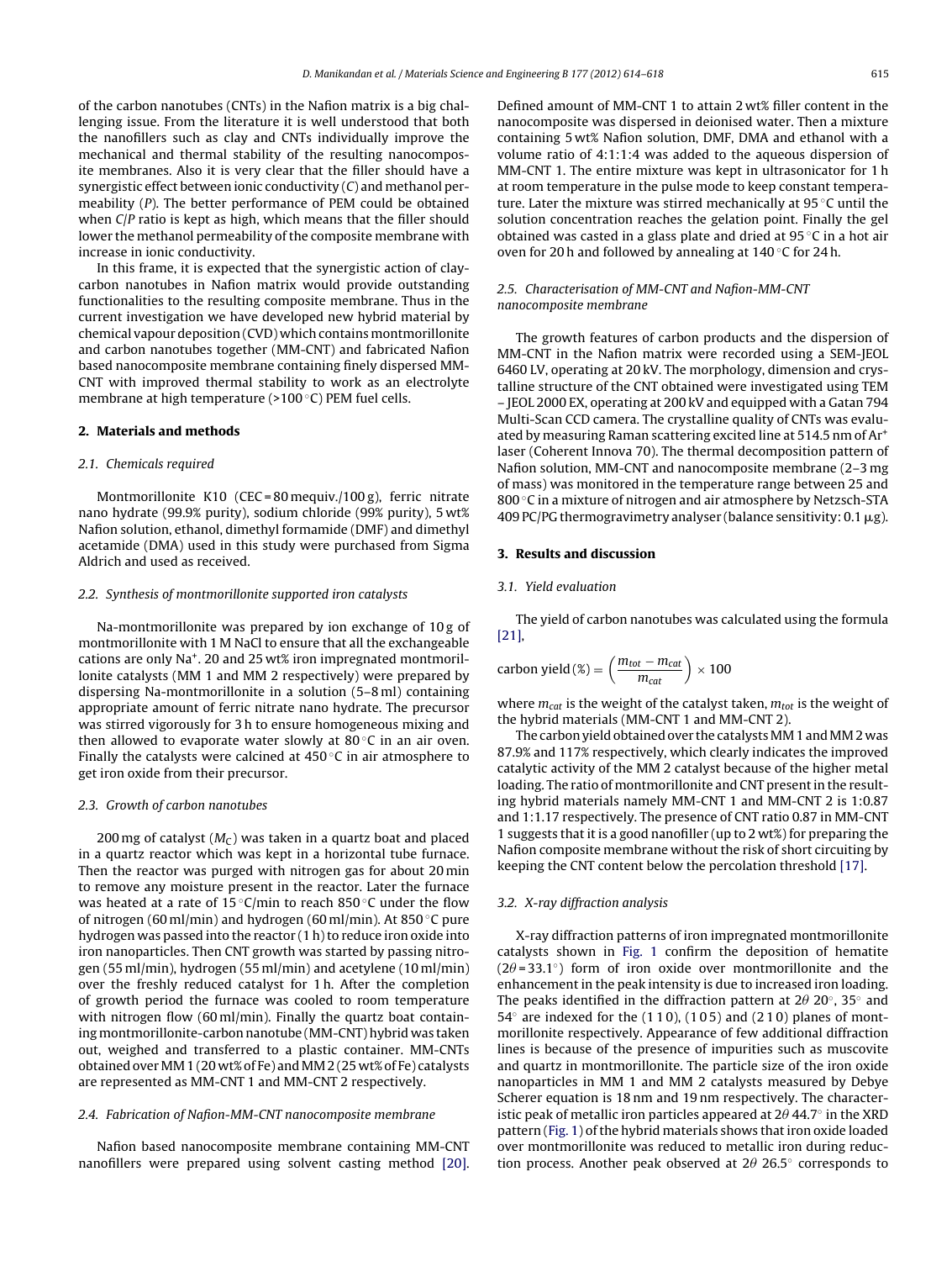<span id="page-2-0"></span>

**Fig. 1.** X-ray diffraction patterns of the catalysts and hybrid materials.

the (0 0 2) planes of the graphitised multiwalled carbon nanotubes present in MM-CNT hybrid materials.

## 3.3. Morphological and crystalline analysis of nanofillers

High selectivity of carbon nanotubes was observed in the micrograph (Fig. 2) of MM-CNT 1 compared to MM-CNT 2 where the presence of little amount of graphitic structure was also seen. The improved selectivity over MM 1 is due to fine dispersion of the iron nanoparticles over montmorillonite. On the other hand MM 2 catalyst contains comparatively larger iron particles which tend to deposit the carbon atoms as graphite rather than CNTs. The purity of CNTs is high without the presence of notable quantity of amorphous carbon. TEM images (Fig. 3) of MM-CNT 1 and MM-CNT 2 nano hybrid materials clearly show the formation of open ended multiwalled carbon nanotubes with good central channel. Open ended CNTs without iron particles at the tip confirm the root growth mechanism for the formation of CNT. The root growth is more preferred when CNT is used for polymer reinforcement applications because there is no need to open the end of the tube to remove any metal catalysts. The average outer diameter of the CNTs is 25 nm which depends on the size of the iron nanoparticles measured from corresponding X-ray diffraction pattern of the catalysts.

Raman spectra of the two different nanohybrids are shown in [Fig.](#page-3-0) 4. G band at 1570 cm−<sup>1</sup> aroused from the plane optical mode of the carbon nanotubes and the D band appeared at 1322 cm<sup>-1</sup> is due to the presence of ill-organised graphites with lattice defects such as vacancies, pentagons, and heptagons. The  $I_D/I_C$  value derived from the quantitative measurement of the Raman spectra is the measure of the crystallinity of the CNTs formed. The  $I_D/I_G$  values calculated for MM-CNT 1 and MM-CNT 2 are 0.53 and 0.82 respectively, which indicates the significant growth of highly crystalline CNTs over montmorillonite compared to the previous literature reports [\[22\].](#page-4-0) The morphological analysis and crystalline assessment of the two nanofillers suggested that MM-CNT 1 would be better candidate to prepare Nafion based nanocomposite membrane.

# 3.4. Morphological and thermal behaviour of nanocomposite membrane

Achieving homogeneous dispersion of nanofillers in the Nafion matrix is very significant in making high performance composite membranes. The degree of dispersion of carbon nanotubes is studied from the SEM micrograph of Nafion-montmorillonite-carbon nanotube (Nafion-MM-CNT) nanocomposite membrane ([Fig.](#page-3-0) 5). A



**Fig. 2.** SEM images of nanohybrid (a) MM-CNT 1 and (b) MM-CNT 2.



**Fig. 3.** TEM images of nanohybrid (a) MM-CNT 1 and (b) MM-CNT 2.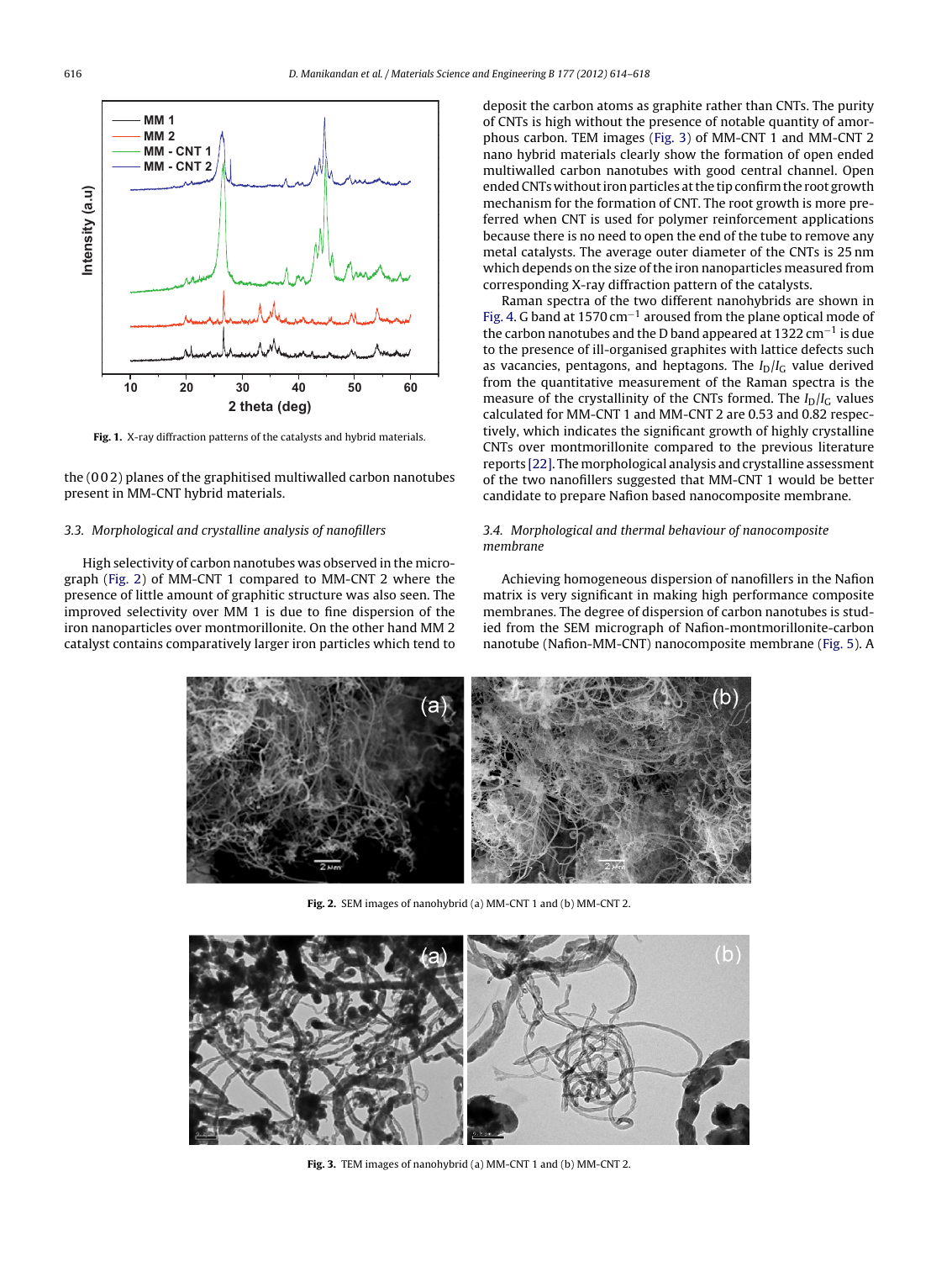<span id="page-3-0"></span>

**Fig. 4.** Raman spectra of carbon products.

very fine dispersion of carbon nanotubes into Nafion matrix was observed because of the presence of CNTs in the clay platelets. The layered structure of montmorillonite favours the uniformity of polymer molecules over CNTs. The broken ends of the carbon nanotubes are observed from the uniformly distributed small bright dots and lines. The appearance of dense CNTs in some particular spots in the composite is due to the presence of CNTs over clay platelets. The presence of broken CNTs (without being expelled out of the matrix) in the composite membrane is another confirmation for the strong interaction of MM and CNT with Nafion. The corresponding EDS analysis of the selected area shows the presence of constituent elements of montmorillonite, CNTs and Nafion such as C, F, Al, Si and Fe, which confirms the homogeneous dispersion of montmorillonite and CNTs in the Nafion matrix.

The differential thermogravimetric (DTG) scans of Nafion solution, MM-CNT 1, Nafion-MM-CNT nanocomposite are shown in Fig. 6. The single narrow peak seen in the thermogram of MM-CNT 1 in the temperature range between 450 and 650 ◦C evidences the high crystallinity of the carbon nanotubes (Fig. 6b). The thermogram of Nafion contains three major weight losses because of the loss of boundary water molecules (which could not be completely removed at 100 $°C$ ) between 30 and 300 $°C$ , occurrence of desulphonation process in the temperature range 380–430 ◦C and the decomposition of polytetrafluoroethylene (PTFE) backbone



**Fig. 6.** DTG scan of (a) 5 wt% Nafion solution, (b) MM-CNT 1 and (c) Nafion-MM-CNT nanocomposite.



**Fig. 5.** SEM micrograph of Nafion-MM-CNT nanocomposite (left) and the corresponding EDS analysis (right).